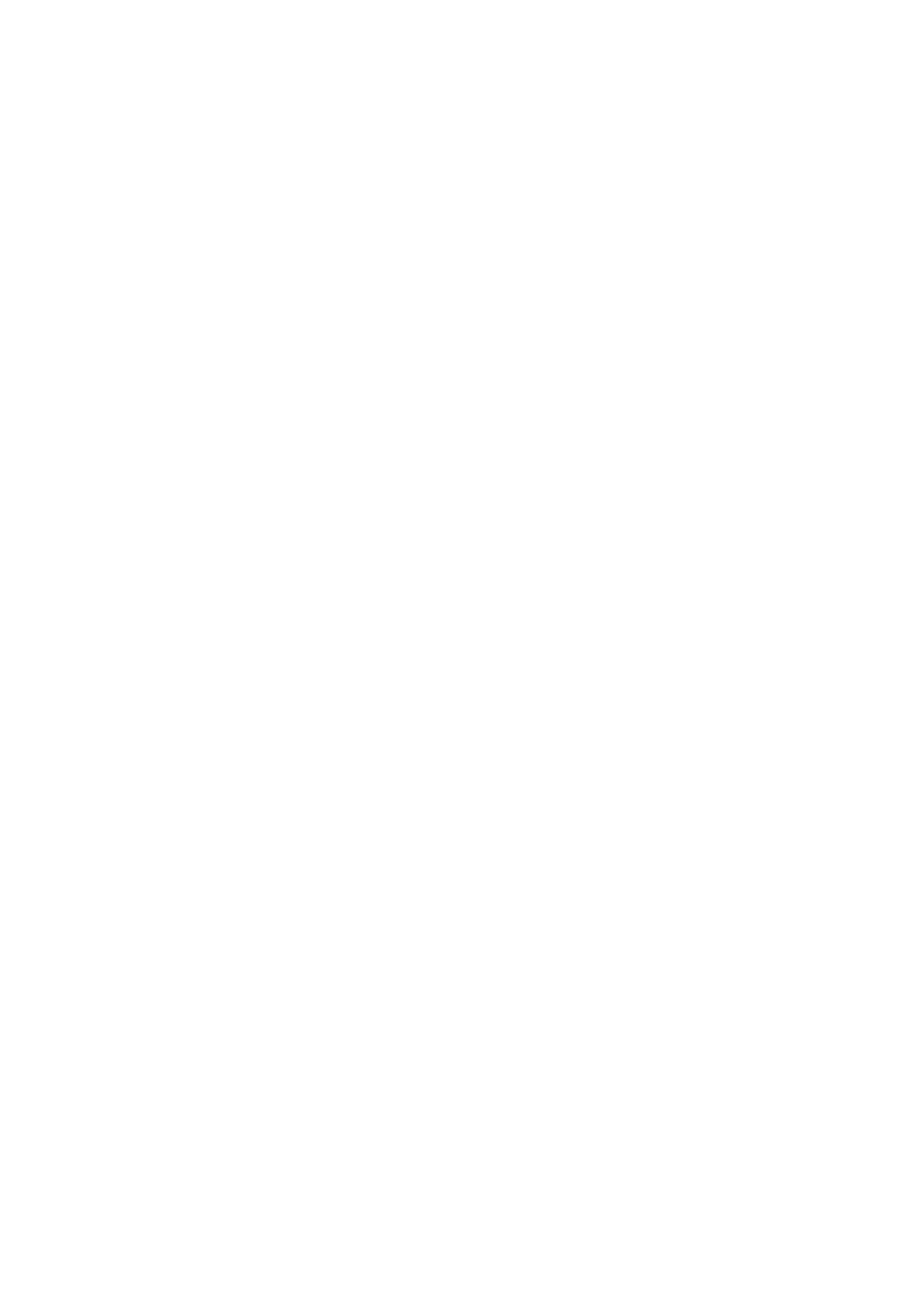# AN APPROACH TO 4<sup>th</sup> GENERATION WIRELESS **INFRASTRUCTURES** - SCENARIOS AND KEY RESEARCH ISSUES

Maxime Flament\*, Fredrik Gessler\*\*, Fredrik Lagergren\*\*,Olav Queseth‡, Rickard Stridh‡, Matthias Unbehaun ‡, Jiang Wu‡‡, Jens Zander‡,

\* Dept of Signals & Systems, Chalmers University of Technology, S-412 96 Göteborg, Sweden \*\* KTH School of Industrial Management, Royal Inst of Technology, S-100 44 Stockholm, Sweden ‡ Dept of Signals, Sensors & Systems, Royal Inst of Technology, S-100 44 Stockholm, Sweden ‡‡ Dept of Teleinformatics, Royal Inst of Technology, Electrum, S-164 40 Stockholm, Sweden

e-mail: 4GW-PCC@e.kth.se

Abstract Whereas the development of telecommunication equipment and services moves at a fast pace, infrastructure deployment, in contrast, is a slow and costly process, demanding a long-range strategic perspective in decision making. As a consequence, R&D efforts in this area are concerned with problems on a time horizon of 10 years or more. Studying the feasibility and viability of various future infrastructure architectures and potential road-maps of their deployment is the focus of the 4th Generation Wireless Infrastructures (4GW) project within the strategic Personal Computing & Communication (PCC) program (1).

In attempting to realize the PCC vision "Mobile Multimedia to all at today's prices for fixed telephony", a difficult problem arises. In contrast to process of solving engineering and business problems in current or imminent wireless systems, where system concepts, requirements and markets are reasonably well known, very little is known about these things over a 10 year horizon. The approach used in the project to tackle this problem, is to use various scenario techniques. Plausible scenarios, describing the telecommunication scene in 2010 are used to determine potential technological and other bottlenecks in order to find key areas for research in this field, is a very important element in these studies. Some of these scenarios are presented in this paper, together with some implications regarding bottlenecks and key research issues. The results are presented in terms of working assumptions (WA) used with the project. The WA's are also proposed to provide a framework for interrelating different research activities within PCC.

# **I.** INTRODUCTION

Today's mobile communication systems are primarily designed to provide cost efficient wide area coverage for a rather limited number of users with moderate bandwidth demands (voice  $+$  low rate data). What the consumer of telecommunication services of tomorrow will expect to receive is not that clear. One may speculate that he will expect to get the same services in a wireless fashion as he receives from a fixed network, including services demanding (at least instantaneously) high bandwidths. The future users may on the other hand be willing to sacrifice functionality for the added value of mobility - mainly because he will hardly be using any other stationary telecommunication devices. Third generation mobile systems proposals such as UMTS and IMT-2000 interpret these requirements as providing mobile internet services, with up to 2 Mbit/s in certain areas, will only partially address these requirements. In order to enable the use of truly new and innovative multimedia services, one can expect that not only higher bandwidths need to be provided, but also that the cost should be comparable or even lower than in second and third generation systems.

 Previous studies have identified key limiting factors as spectrum shortage, power consumption and infrastructure costs (2). Spectrum shortage is mainly due to interference from other users but also due to regulation and co-ordination with existing services. Equipment power supply technology is not expected to make substantial progress (i.e., only 1-2 orders of magnitude) in the next decade, thus power consumption has to be limited. Facing these limitations, it is not clear how these future services can be achieved by a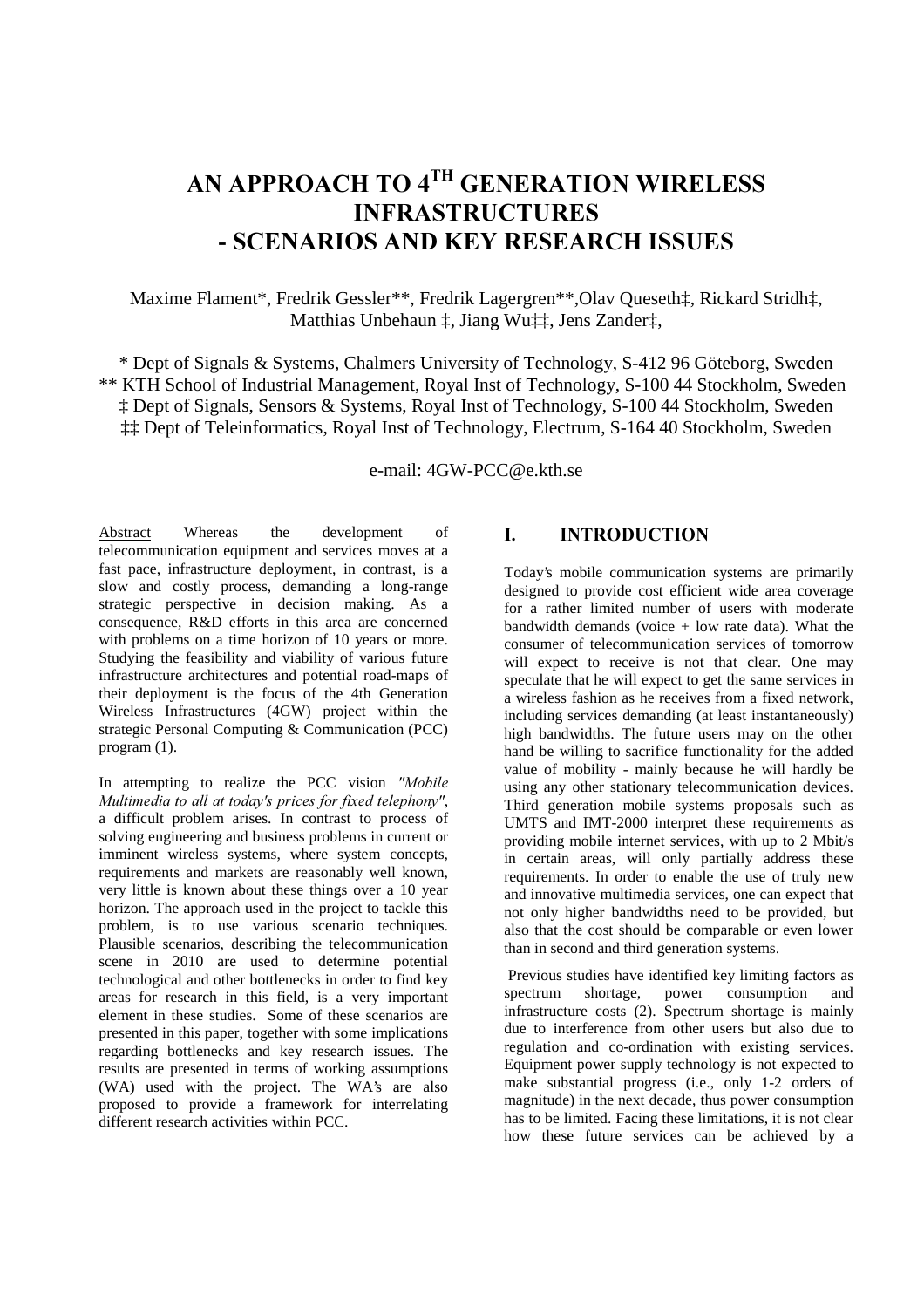straightforward extrapolation of 2G and 3Gtechnologies. Studying alternative technologies and architectures for such wireless access infrastructures will be necessary.

PCC (Personal Computing and Communication) is a national research program financed by the Swedish Foundation for Strategic Research (SSF) focusing on these issues (1). The  $4<sup>th</sup>$  Generation Wireless Infrastructure (4GW) project is one of the five PCC projects concentrating on the infrastructural aspects pointed out above. The project aims at studying key problems in the architecture and deployment of future wireless access infrastructures required to realize the PCC Vision "Mobile Multimedia to all at the same cost *as today's fixed telephony*". Since the realization of this vision is expected to require much larger infrastructural investments, than could reasonably be expected in the next few years, the project focuses on the infrastructure deployed beyond 2010. It is therefore important to test the infrastructure proposal for feasibility with respect to technical, economical and social limitations, as well as studying the infrastructure deployment process.

The project work will thus have its focus on the key factors that are expected to limit the evolution of future wireless communication systems. The six 4GW work packages are covering topics from the physical to the network layer. The output of the project is a set of gradually refined proposals for an overall architecture. This includes architecture proposals for integration with fixed backbone networks, sketches of new air interfaces (if required), resource and mobility management schemes, deployment scenarios and integration with existing infrastructure components, leading applications and user groups and business models for infrastructure operation.

One important problem the project has faced is that it is extremely difficult to identify bottlenecks and key technical problems in a system that is neither existing, nor is the environment in which the system is deployed known. To remedy this, the project has momentarily widened its scope to set the project activities and goals against a background of converging telecommunication, data communication and distributed computing technologies. The chosen approach for this purpose has been to use scenario techniques to paint a more general picture of the telecom society in 2010 taking technical, economical and social aspects into account. From these descriptions we deduce some of the bottleneck problems that need to be addressed in infrastructure design and deployment research. In this paper we will mainly report from these scenario studies and describe their impact on our technical research. We also outline our current working assumptions (WA's) regarding wireless infrastructures in 2010.



Figure 1: Process model for the 4GW project

# **II.** CHOSEN APPROACH

The project process model is illustrated in Figure 1. The project work is focused around the working assumptions (WA's) that provide the common platform for interrelating, comparing and selecting research problems in the different work packages (WP's). The task of the WP is to derive and analyze key problems in the current set of WA's. The focus is on studying the feasibility of solving these problems as well as determining performance limits set due to these bottlenecks. The result will be used to modify the WA by changing the tradeoffs between various bottleneck areas. The WA's have to be consistent with a set of background assumptions (BA's) describing relevant parts of a techno-socio-economical (TSE) scenario for telecommunications in the time period 2010-2020. Such scenarios address issues like user behavior and lifestyle, evolution of fixed telecommunications markets and systems, evolving mobile terminal artifacts and their functionality and design, services requirements with the focus set marketability and lead user groups and projected availability of appropriate technology (hardware and reliable software).

In the long term perspective, the WA's will also influence the TSE scenarios, as indicated by the feedback arrow. Unlike the WA's, the BA's are not changed as frequently.

Scenarios have been used as a tool to initiate a research process within the 4GW project. During the last decade, scenarios have been widely spread as a managerial tool for promoting strategic thoughts within organizations (3). Scenarios have two essential purposes in the project: to change the way we think and to envision the future. They are interesting as envisions of thinkable futures; they give the possibility to test ideas and draw conclusions of many different developments. By nature such activities are speculations although they are systematically built, based on what is known today. By identifying trends and extrapolating them into the future a basis for strategic discussion can be made. Details about the methodology used can be found in (4).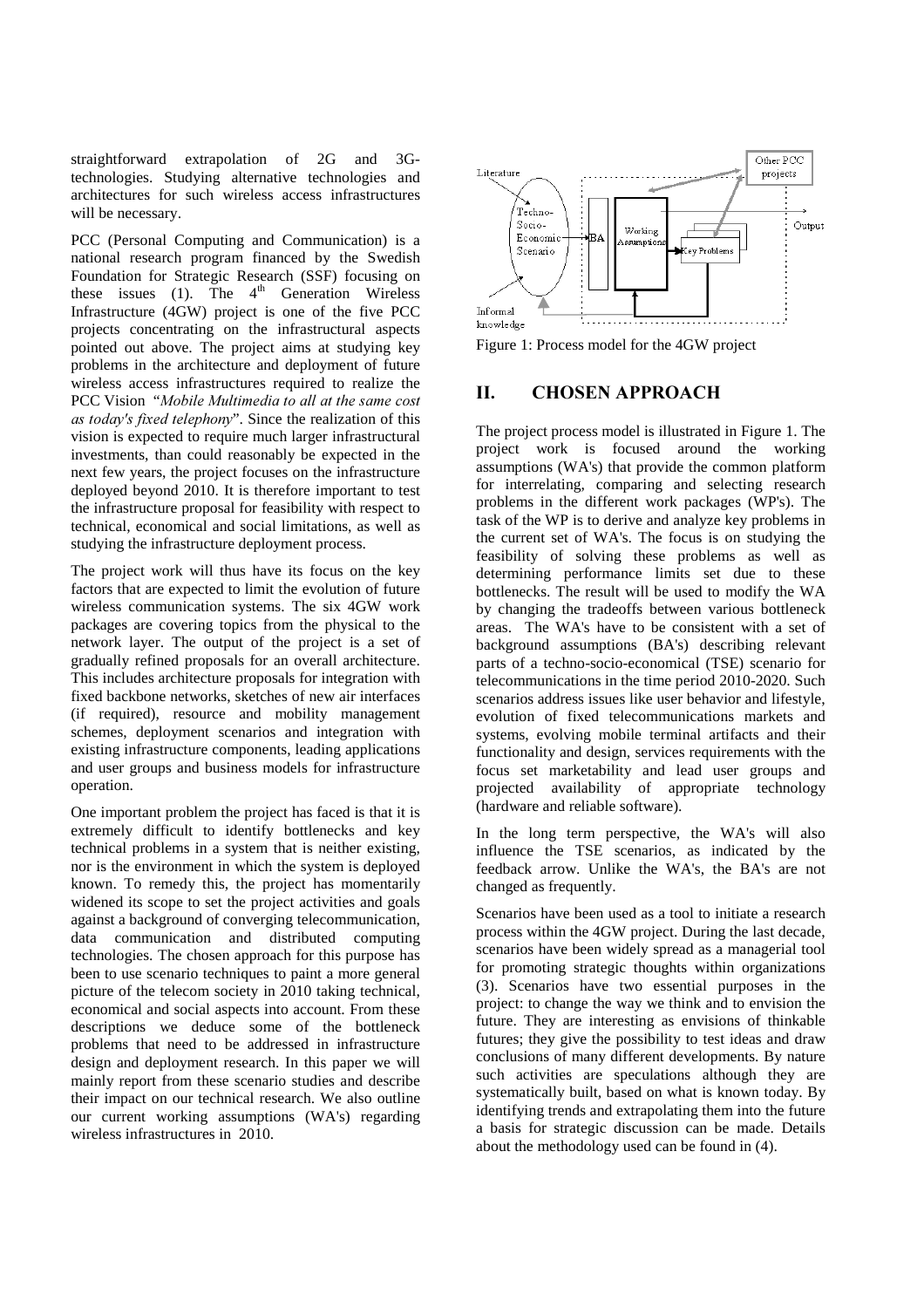# **III.** SCENARIO SUMMARY

Scenarios are the outputs that reveal the essence of the world some decades ahead. By using different perspectives, three different scenarios as outlined below have been designed. More extensive, narrative descriptions of the scenarios are found in (5).

## *Anything Goes!*

The diversity of telecommunications equipment has increased dramatically, as well as the possibilities of manufacturing cheap, compatible products. The manufacturing companies have become dominant in the telecom world. They advocate open de-facto standards, and use software solutions to create flexible, multistandard equipment. Because of dramatic price reductions, both residential and business environments have wireless LAN solutions. They are operated by a multitude of operators, and the end-users have great freedom of choice in selecting where to purchase wireless services. Competition between operator and equipment provider is fierce and new wireless products and services appear at a high rate. Services and equipment are affordable for almost every-one in the industrialized world, which tends to narrow the social gaps in society.

#### *Big brother*

As more and more personal information is available in the information infrastructure, personal integrity issues become a major concern of the ordinary user. There is a widespread call for regulation and government intervention to ensure information integrity and secure networks. All citizens and companies whishing to deal with almost any aspect of computing and communication will need some kind of regulatory approval. In the private sphere most of the public information services use broadcasting.. The impact of this scenario is that the complexity of products and services increases and thus also the cost. Service, transport and equipment providers are reduced to a few large actors (brands) that, in the public eye, can be trusted. The development pace is slow and the number of wireless systems and operators is low.

### **Pocket computing**

Pocket computing pictures a world where the technological development is fast, but due to economical and educational differences, the society is divided between those who can follow the development and those who cannot. Thus, some parts of the population have access to a multitude of advanced services, and other parts are using more simple services adapted to their needs. Service providers dominate the scene by providing the wide range of different services

(that may include specialized hardware) tailored to various user groups. The mobile multimedia services focused mainly on the high-end consumer and business needs. Global solutions are available but much too expensive to be affordable by the low-end user. Cultural and educational differences between nation and different strata in society have also led to political instability and unrest.

# **IV.** IMPLICATIONS

The scenarios point to a number of areas that are relevant for future infrastructure research. In the project we have identified a set of common working assumptions that are outlined below. A number of key research problems have been formulated that challenge and, if necessary, alter these working assumptions.

# **4GW Working Assumptions**

### $Tele\text{-}presence$

… is used to create virtual meetings between individuals and provides full stimulation of all sense required to give the illusion of actually being somewhere else - an illusion that cannot be distinguished from the "real thing". The bandwidth required for tele-presence is, with efficient data compression and fast sensory feedback, less than 100 Mbit/s. The data stream is mostly dominated by 180 degree stereo, high resolution, full motion video. Multiple party meetings is one of the major communication patterns foreseen for this application. Meeting processes will be mainly real-time.

## Information anywhere, anytime...

…with virtually seamless connection to a wide range of information services is a key feature of the information infrastructure. Information access to large volumes of data, pictures, video etc is nearly instantaneous in small portable terminals. Compared to real-time meeting process, this application is less delay sensitive. Users can tolerate longer delays since the information is not real-time critical. Possibly high data rates are required for high volume data transfer applications such as video retrieval. The traffic pattern is highly asymmetric with 50/1 ratios or more, favoring the system-to-terminal links. Seamless virtual connections (creating the feeling of always being connected) is important for the users. Information provisioning is dominated by educational/recreational material.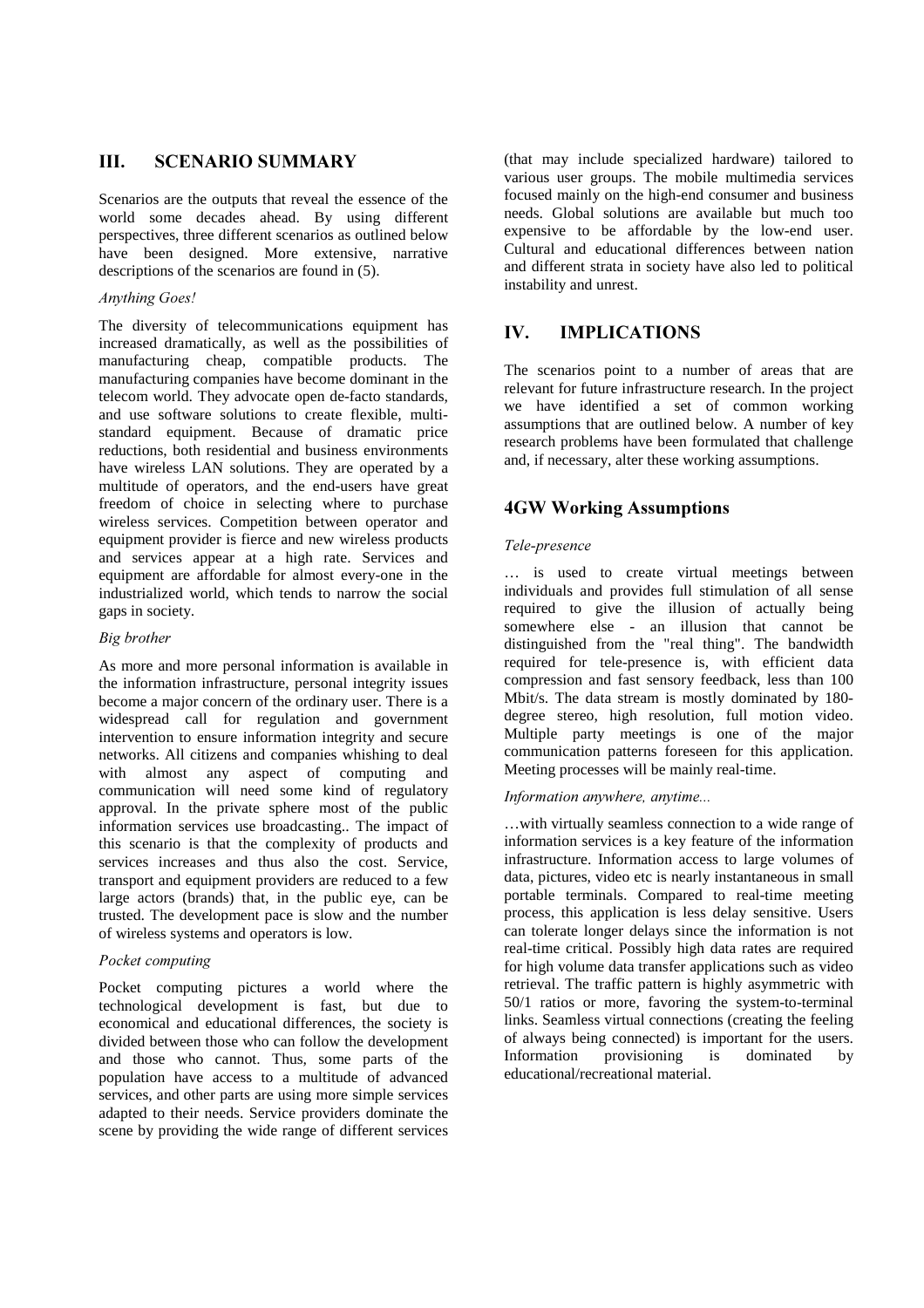#### Inter-machine communication...

…is an important application/service, ranging from simple maintenance routines (e.g. refrigerator telling repair shop that a failure has occured) to sophisticated massive data exchange (e.g. camera and PC/TV exchanging video/picture information). All cars, household and office equipment down to less than 20 US\$ have wireless interface as standard feature.

#### Security is an indispensable feature....

…of the infrastructure. Data integrity and protection against unauthorized access are key features, providing reliable services for banking, electronic payment and handling of personal information. Schemes that reliably prevent unauthorized tracking of users and other intrusions in the private sphere are in operation.

### $One-stop-shopping...$

Services are provided in a one-stop fashion ("turn-key") directly to the consumer at the point of sales. Services are immediately available when leaving the store. The store (information provider) takes full responsibility for the service as well as for the hardware/software provided, if any. We find a..

#### $Non-homogeneous$  *infrastructure...*

…consisting of several switching fabrics and a multitude of physical media. All elements of significance are digital. The fixed backbone structure is dominated by connection-less packet switching (IPstyle). Also the new air interfaces in wireless systems use packet switching technology. The wireless infrastructure consists uses a multitude of air interfaces, inherited from the wireless systems of the late 90's and early year of the new millennium. Among the newer, packet oriented millimeter wave wireless systems for the high data rates in the 5 and 60 GHz bands have emerged with data rates up to 100 Mbit/s that fit in the pocket. An overlaid architecture provides seamless, transparent internetworking, using all kinds of air interfaces.

## Public and private access mixed.

Public Wireless access quality and bandwidth varies, where higher data rates are confined to dense urban areas, office environments (private/public systems) and homes (private systems). Operators/service providers provide partial coverage for non-real-time wideband (10 Mbit/s) information access in most public places ("info-kiosk", infostations), in public transportation. Rural area information access bandwidth is limited to 1 Mbit/s, but provides reasonable coverage along all main highways and villages of more than 100 inhabitants.

### Ad-hoc, unlicensed operation dominates...

..and many actors will provide parts of the infrastructure. Ad-hoc networking (spontaneous deployment, self-planning) in unlicensed bands (the 5 and 60 GHz bands) plays an important role (the dominant role in the "pocket computing" and the "anything goes" scenarios) and compete fiercely with the existing traditional public operator which experience dwindling market shares. Techniques for efficient multi-operator (private/public) sharing of unlicensed spectrum have been developed. Ad-hoc structures, where the equipment of the users (companies or even individuals) provide part of the infrastructure, are adaptive to possible new communication patterns. Control of the new emerging ad-hoc networks (incl. routing, mobility etc.) is fully distributed and highly reliable.

#### *Multimode access ports in public systems...*

…with multiple access air interfaces are used to accommodate a wide range of terminals. Large operator systems use advanced wireless access ports that that self-configure or and use non-critical physical installation procedures to reduce cost. Adaptive antennas play an important role in the selfconfiguration function. Access ports (wireless gateways) in ad-hoc access systems are simple single mode/single air interface devices. The cost of access port hardware in these systems is negligible in comparison with the cost of planning and physical installation.

#### $Terminals....$

..exhibit a large range of bandwidths, from less than 10kbit/s (e.g. simple appliances) to 100 Mbit/s (telepresence terminals). Battery life for personal terminals will last at least for one week. Battery capacity/weight/volume ratios are up one order of magnitude compared with today's. Terminals in the 5 and 60 GHz range use advanced adaptive antennas. Terminals are either multi-mode, multi-function terminals (as in the "anything goes" scenario), or single-purpose, cheap terminals designed solely for a specific service ("pocket computing") or function specific (e.g. receive only).

# **Some Key Research Issues**

### *One-stop shopping - terminal & service adaptability:*

Since the user wants his services available on the spot, he is not willing to manually configuring his hardware devices and network services. This has to be done by the terminal devices themselves. The mobility and automatic adaptation to various standards and